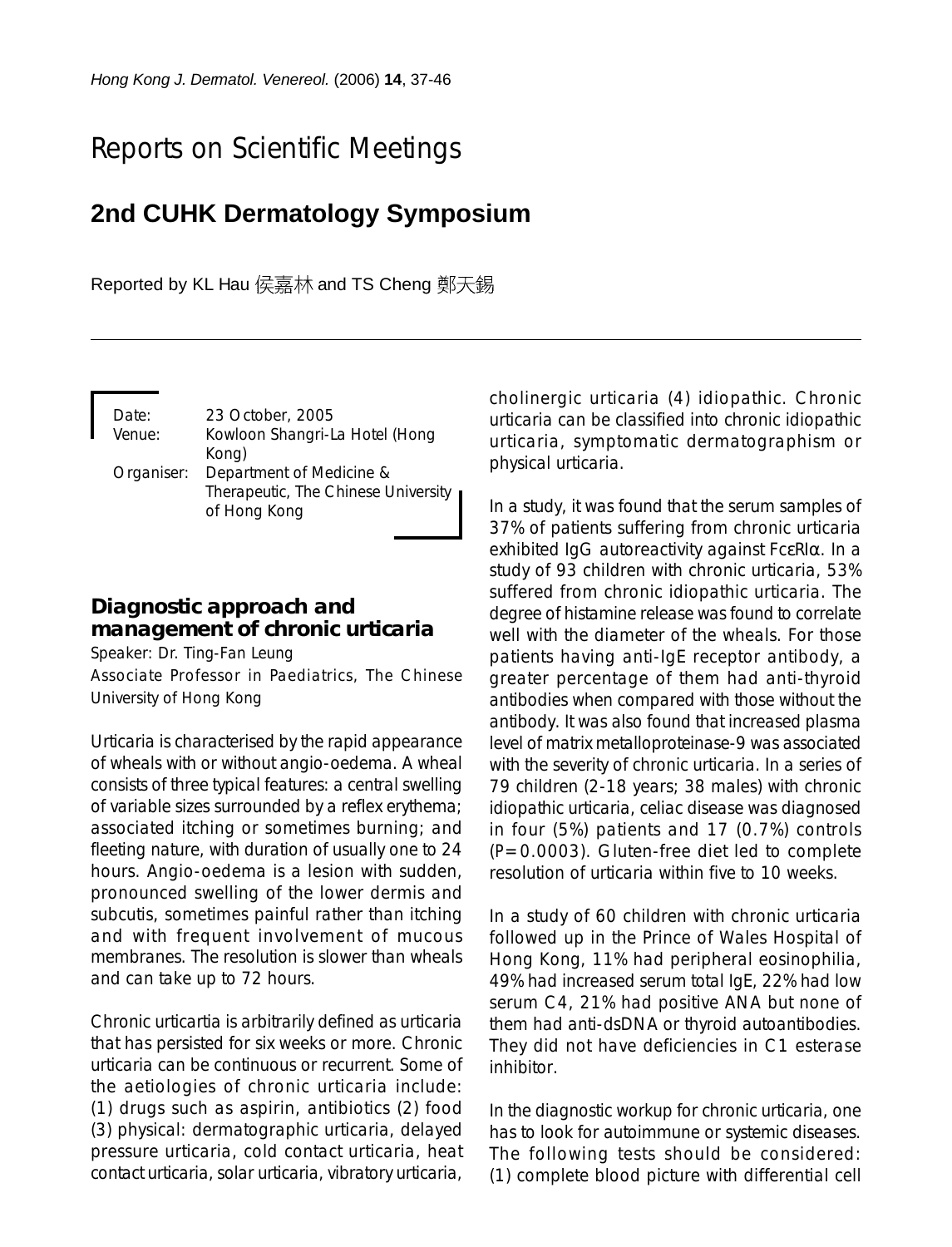count and erythrocyte sedimentation rate (2) skin prick test or specific IgE assay to food or drugs (3) autologous serum skin test (4) serology for *Helicobacter pylori* (5) anti-nuclear antibody (6) complement levels (C3/C4) (7) thyroid hormones and autoantibodies, and (8) stool for ova and parasites. In addition, provocation tests with suspected physical stimuli, such as cold, heat, exercise, blunt pressure, dermatographism, may be needed.

It is important to differentiate between chronic urticaria and urticarial vasculitis. In urticarial vasculitis, the wheals may last for more than 24 hours. There may be associated purpura, pain and hyperpigmentation. Systemic symptoms and signs such as arthralgia and fever may be present in urticarial vasculitis. Increased erythrocyte sedimentation rate and acute phase reactants, reduced serum C3 and serum immune complexes may be found in urticarial vasculitis. Histology may reveal extravasation of red cells and leukocytoclasia in urticarial vasculitis.

Chronic urticaria lasts for at least a few months. Spontaneous resolution occurs within five years in 30-55% of cases. Education and counselling are the important components in patient management. The underlying causative or exacerbating factors should be avoided, including allergens and additives in food, drugs (nonsteroidal anti-inflammatory drugs, angiotensin converting enzyme inhibitors) and physical factors such as cold, heat, solar, exercise or pressure. Tepid showering may temporarily relieve pruritus.

Non-sedating  $H_1$  anti-histamines such as cetirizine, loratadine and fexofenadine remain the mainstay of treatment of chronic urticaria. Sedating  $H_1$  anti-histamines may be added especially for those with sleep disturbance. Doxepin, a tricyclic antidepressant with significant anti- $H<sub>1</sub>$  activity, may be useful for severe cases with anxiety and depression.  $H<sub>2</sub>$  blockers or leukotriene modifiers may be useful as secondline, add-on therapy. Newer generation of nonsedating H<sub>1</sub> anti-histamines such as desloratadine and levocetirizine plays a role in the treatment of this condition.

Topical steroid, topical antihistamines and local anaesthetics are not useful. A short course of systemic corticosteroid, cyclosporin A, intravenous immunoglobulin or plasmapheresis may provide clinical benefit as the last resort for chronic idiopathic urticaria. Anecdotal reports exist for the use of methotrexate, sulphasalazine, cyclophosphamide or stanazol in this condition.

In a recent study, 20 female patients with chronic idiopathic urticaria and autoimmune thyroiditis were given increasing dose of thyroxine until total suppression of thyroxine stimulating hormone was achieved. Eighty percent of these patients responded dramatically with a decrease in erythrocyte sedimentation rate and serum total IgE.

#### *Learning points:*

About 50% of chronic urticaria is idiopathic, and many of these cases turn out to be autoimmune in nature. Patients should be assessed for autoimmunity, food and drug IgEs, and Helicobacter and parasitic infections. Non-sedating H<sub>1</sub> anti-histamines plus H<sub>2</sub> anti-histamines or leukotriene modifiers are preferred for the treatment of chronic idiopathic urticaria.

#### **Management of common leg ulcers**

Speaker: Ms. Man-Ying Lee Nurse Specialist (Geriatrics and Wound Management), North District Hospital

Leg ulcer is one type of chronic wound problems. The aetiologies can be arterial, venous, mixed, diabetic and neuropathic or due to various skin conditions. Different ulcers may need different treatment approaches. Advanced wound care practice includes providing moist wound environment, choosing special dressings, applying topical medication and giving adjuvant therapy.

Apart from focusing on the ulcer wound, the assessment of the patient as a whole is very important. The co-morbid state, smoking, nutritional state and mobility can give hint for the prognosis of wound healing. Psychosocial factors